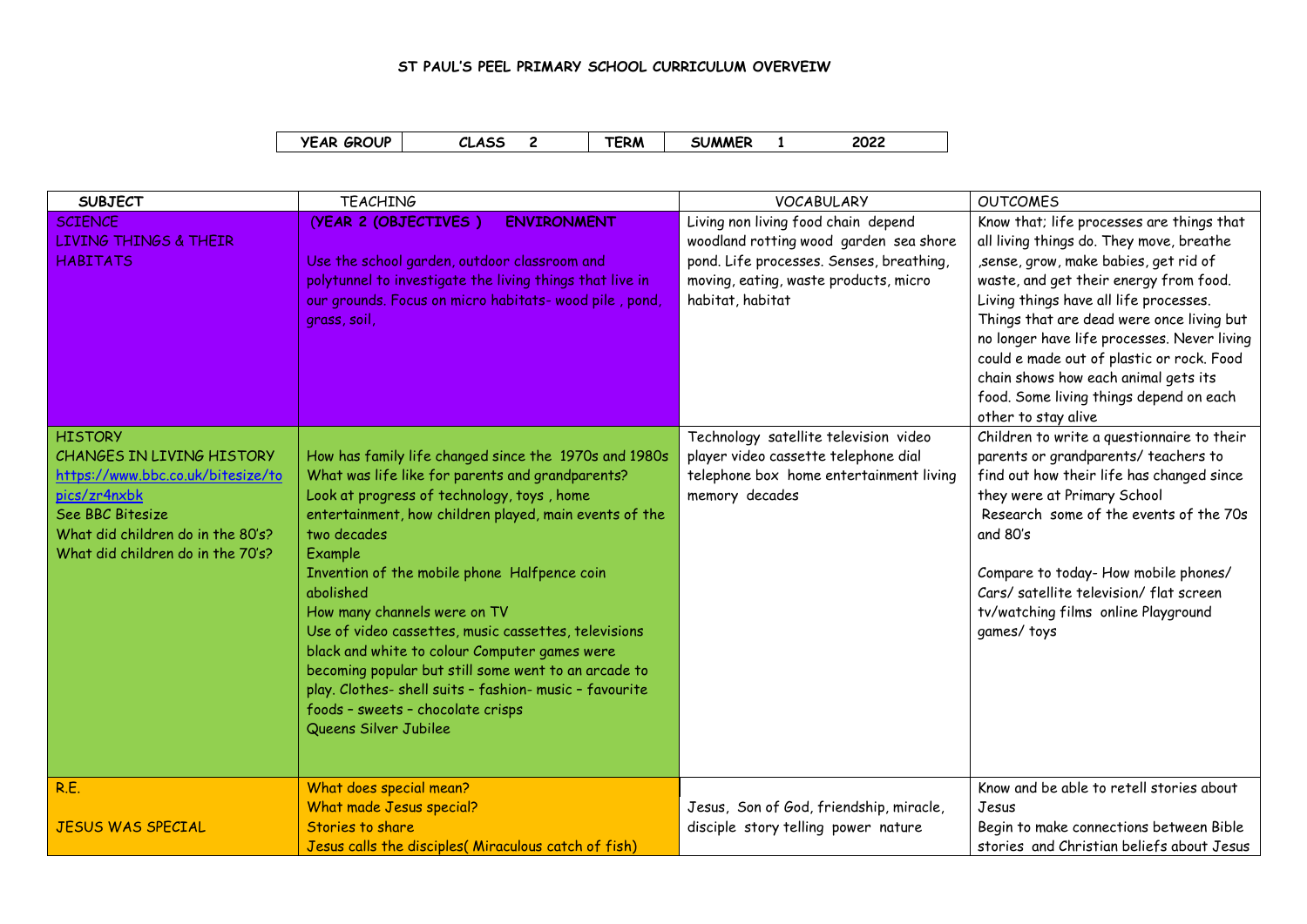|                                     | The stilling of the storm (Luke 8 22-25)<br>Feeding of the five thousand<br>Jesus turns water into wine                                                                                                                                                                 |                                                                                                                                                                                                                                                                                                                                                                                                                                                                                                                               | To be able to talk about their own<br>feelings and experiences                                                                                                                                                                                                                                                                                                                                               |
|-------------------------------------|-------------------------------------------------------------------------------------------------------------------------------------------------------------------------------------------------------------------------------------------------------------------------|-------------------------------------------------------------------------------------------------------------------------------------------------------------------------------------------------------------------------------------------------------------------------------------------------------------------------------------------------------------------------------------------------------------------------------------------------------------------------------------------------------------------------------|--------------------------------------------------------------------------------------------------------------------------------------------------------------------------------------------------------------------------------------------------------------------------------------------------------------------------------------------------------------------------------------------------------------|
| PHSE JIGSAW<br><b>RELATIONSHIPS</b> | 1.FAMILIES<br>2. KEEPING SAFE - Exploring Physical contact<br>3. Friends & Conflict<br>4. Secrets<br>5. Trust and appreciation<br>6. Celebrating my special relationships                                                                                               | PHSE<br>I can identify my family and know why it<br>is important to share & cooperate<br>I know there are different forms of<br>physical contact within a family & some is<br>acceptable & some is not<br>I can identify some things that cause<br>conflict with friends<br>I understand sometimes it is good to<br>keep a secret & sometimes not<br>I recognise & appreciate people who can<br>help me in my family, at school & the<br>community<br>I express my appreciation for the people<br>in my special relationships | Social & Emotional<br>I accept everyone's family is different &<br>most people value their family<br>I know which types of physical contact I<br>like & don't like & can talk about it<br>I know how it feels to be asked to keep a<br>secret I do not want to keep & know who<br>to talk about this with<br>I know how it feels to trust someone<br>I am comfortable accepting appreciation<br>from someone |
| <b>BRITISH VALUES</b>               | <b>MUTUAL RESPECT</b><br>Explore the meaning of respect- how do we show<br>respect to elders, other religions and cultures, adults,<br>parents, grandparents. School staff ?Disrespectful of<br>rules and laws                                                          | Respect, negative behaviour,<br>disrespectful, rules, culture, race,<br>religion, beliefs, tradition, preference,<br>Rights, perspective                                                                                                                                                                                                                                                                                                                                                                                      | Understand how to show respect- good<br>manners, being polite,<br>How this links to the British value-<br>Tolerance we studied last half term                                                                                                                                                                                                                                                                |
| ART/DT<br><b>ARTIST STUDY</b>       | Giuseppe Arcimboldo was an Italian painter best known<br>for creating imaginative portrait heads made entirely<br>of objects such as fruits, vegetables, flowers<br>Us cut out to produce a face of fruit vegetables and<br>flowers- paint vegetables to use in collage |                                                                                                                                                                                                                                                                                                                                                                                                                                                                                                                               |                                                                                                                                                                                                                                                                                                                                                                                                              |
|                                     |                                                                                                                                                                                                                                                                         | MAKING MUSIC                                                                                                                                                                                                                                                                                                                                                                                                                                                                                                                  | Effective SEARCHING                                                                                                                                                                                                                                                                                                                                                                                          |
| <b>COMPUTING</b>                    | <b>EFFECTIVE SEARCHING 3 weeks</b>                                                                                                                                                                                                                                      | To be introduced to making music                                                                                                                                                                                                                                                                                                                                                                                                                                                                                              | To understand the terminology                                                                                                                                                                                                                                                                                                                                                                                |
| <b>PURPLE MASH</b>                  | Children can recall the meaning of key internet terms.                                                                                                                                                                                                                  | digitally using 2Sequence.                                                                                                                                                                                                                                                                                                                                                                                                                                                                                                    | associated with searching.                                                                                                                                                                                                                                                                                                                                                                                   |